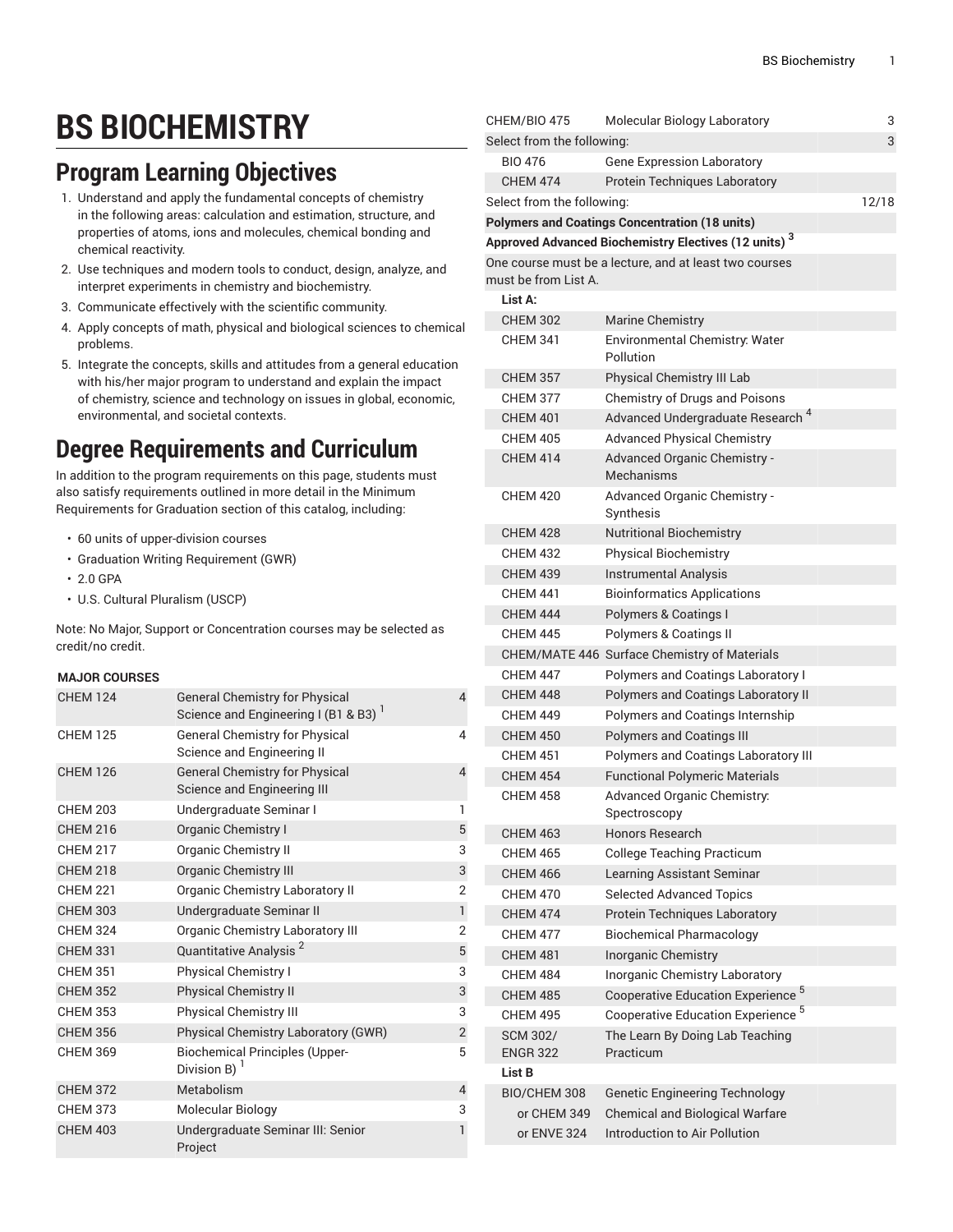| or SCM 360                           | Selected Environmental Issues of California's<br><b>Central Coast</b> |                |
|--------------------------------------|-----------------------------------------------------------------------|----------------|
| <b>BIO 351</b>                       | <b>Principles of Genetics</b>                                         |                |
| <b>BIO 361</b>                       | Principles of Animal Physiology                                       |                |
| <b>BIO 405</b>                       | Developmental Biology                                                 |                |
| <b>BIO 406</b>                       | Advanced Anatomy and Physiology:<br>Neuroscience                      |                |
| <b>BIO 407</b>                       | Advanced Anatomy and Physiology:<br>Endocrinology                     |                |
| <b>BIO 408</b>                       | Advanced Anatomy and Physiology:<br>Cardiorespiratory and Renal       |                |
| <b>BIO 409</b>                       | Advanced Anatomy and Physiology:<br>Muscle and Locomotion             |                |
| <b>BIO 410</b>                       | <b>Functional Histology</b>                                           |                |
| <b>BIO 426</b>                       | Immunology                                                            |                |
| <b>BIO 452</b>                       | <b>Cell Biology</b>                                                   |                |
| <b>MCRO 402</b>                      | <b>General Virology</b>                                               |                |
| <b>MCRO 423</b>                      | <b>Medical Microbiology</b>                                           |                |
| <b>MCRO 424</b>                      | Microbial Physiology                                                  |                |
| <b>STAT 312</b>                      | <b>Statistical Methods for Engineers</b>                              |                |
| <b>SUPPORT COURSES</b>               |                                                                       |                |
| <b>BIO 161</b>                       | Introduction to Cell and Molecular<br>Biology (B2 & B3) $1$           | 4              |
| <b>BIO 452</b>                       | Cell Biology                                                          | $3-5$          |
| or CHEM 432                          | <b>Physical Biochemistry</b>                                          |                |
| or MCRO 224                          | <b>General Microbiology I</b>                                         |                |
| <b>MATH 141</b>                      | Calculus I (B4) $^{-1}$                                               | $\overline{4}$ |
| <b>MATH 142</b>                      | Calculus II (GE Electives) <sup>1</sup>                               | 4              |
| <b>MATH 143</b>                      | Calculus III                                                          | $\overline{4}$ |
| <b>PHYS 141</b>                      | General Physics I                                                     | 4              |
| <b>PHYS 142</b>                      | <b>General Physics II</b>                                             | $\sqrt{4}$     |
| <b>PHYS 143</b>                      | <b>General Physics III</b>                                            | 4              |
| <b>GENERAL EDUCATION (GE)</b>        |                                                                       |                |
| (See GE program requirements below.) |                                                                       | 52             |
| <b>FREE ELECTIVES</b>                |                                                                       |                |
| Free Electives <sup>6</sup>          |                                                                       | $13 - 21$      |
| <b>Total units</b>                   |                                                                       | 180            |

1 Required in Major or Support; also satisfies General Education (GE) requirement.

2 Students should take CHEM 331 as soon as possible after completing CHEM 126.

- 3 Consultation with advisor is recommended prior to selecting Approved Advanced Biochemistry Electives; bear in mind your selections may impact pursuit of post-baccalaureate studies and/or goals.
- 4 No more than 6 units may apply to Approved Advanced Biochemistry Electives.
- 5 No more than 2 units may apply toward Approved Advanced Biochemistry Electives.
- 6 If a General Education (GE) course is used to satisfy a Major or Support requirement, additional units of Free Electives may be needed to complete the total units required for the degree.

### **Concentration**

Students may select the following concentration instead of Approved Advanced Biochemistry Electives in Major Courses:

• [Polymers](http://catalog.calpoly.edu/collegesandprograms/collegeofsciencemathematics/chemistrybiochemistry/bsbiochemistry/polymersandcoatingsconcentration/) and Coatings [\(http://catalog.calpoly.edu/](http://catalog.calpoly.edu/collegesandprograms/collegeofsciencemathematics/chemistrybiochemistry/bsbiochemistry/polymersandcoatingsconcentration/) [collegesandprograms/collegeofsciencemathematics/](http://catalog.calpoly.edu/collegesandprograms/collegeofsciencemathematics/chemistrybiochemistry/bsbiochemistry/polymersandcoatingsconcentration/) [chemistrybiochemistry/bsbiochemistry/](http://catalog.calpoly.edu/collegesandprograms/collegeofsciencemathematics/chemistrybiochemistry/bsbiochemistry/polymersandcoatingsconcentration/) [polymersandcoatingsconcentration/\)](http://catalog.calpoly.edu/collegesandprograms/collegeofsciencemathematics/chemistrybiochemistry/bsbiochemistry/polymersandcoatingsconcentration/)

### **General Education (GE) Requirements**

- 72 units required, 20 of which are specified in Major and/or Support.
- If any of the remaining 52 units is used to satisfy a Major or Support requirement, additional units of Free Electives may be needed to complete the total units required for the degree.
- See the [complete GE course listing](http://catalog.calpoly.edu/generalrequirementsbachelorsdegree/#generaleducationtext) [\(http://catalog.calpoly.edu/](http://catalog.calpoly.edu/generalrequirementsbachelorsdegree/#generaleducationtext) [generalrequirementsbachelorsdegree/#generaleducationtext](http://catalog.calpoly.edu/generalrequirementsbachelorsdegree/#generaleducationtext)).
- A grade of C- or better is required in one course in each of the following GE Areas: A1 (Oral Communication), A2 (Written Communication), A3 (Critical Thinking), and B4 (Mathematics/ Quantitative Reasoning).

| Area A                              | <b>English Language Communication</b><br>and Critical Thinking                        |                |
|-------------------------------------|---------------------------------------------------------------------------------------|----------------|
| A1                                  | <b>Oral Communication</b>                                                             | $\overline{4}$ |
| A2                                  | <b>Written Communication</b>                                                          | 4              |
| A3                                  | <b>Critical Thinking</b>                                                              | $\overline{4}$ |
| Area B                              | <b>Scientific Inquiry and Quantitative</b><br>Reasoning                               |                |
| B1                                  | Physical Science (4 units in Major) <sup>1</sup>                                      | 0              |
| B2                                  | Life Science (4 units in Support) $1$                                                 | 0              |
| B3                                  | One lab taken with either a B1 or B2<br>course                                        |                |
| B4                                  | Mathematics/Quantitative Reasoning<br>(4 units in Support) <sup>1</sup>               | 0              |
| Upper-Division B (4 units in Major) |                                                                                       | 0              |
| Area C                              | <b>Arts and Humanities</b>                                                            |                |
| different subject prefixes.         | Lower-division courses in Area C must come from three                                 |                |
| C1                                  | Arts: Arts, Cinema, Dance, Music,<br>Theater                                          | 4              |
| C <sub>2</sub>                      | Humanities: Literature, Philosophy,<br>Languages other than English                   | $\overline{4}$ |
| or C2                               | Lower-Division C Elective - Select a course from either C1                            | 4              |
| <b>Upper-Division C</b>             |                                                                                       | $\overline{4}$ |
| Area D                              | Social Sciences - Select courses in<br>Area D from at least two different<br>prefixes |                |
| D <sub>1</sub>                      | American Institutions (Title 5, Section<br>40404 Requirement)                         | 4              |
| D <sub>2</sub>                      | Lower-Division D                                                                      | 4              |
| <b>Upper-Division D</b>             |                                                                                       | $\overline{4}$ |
| Area E                              | <b>Lifelong Learning and Self-</b><br><b>Development</b>                              |                |
| <b>Lower-Division E</b>             |                                                                                       | $\overline{4}$ |
| Area F                              | <b>Ethnic Studies</b>                                                                 |                |